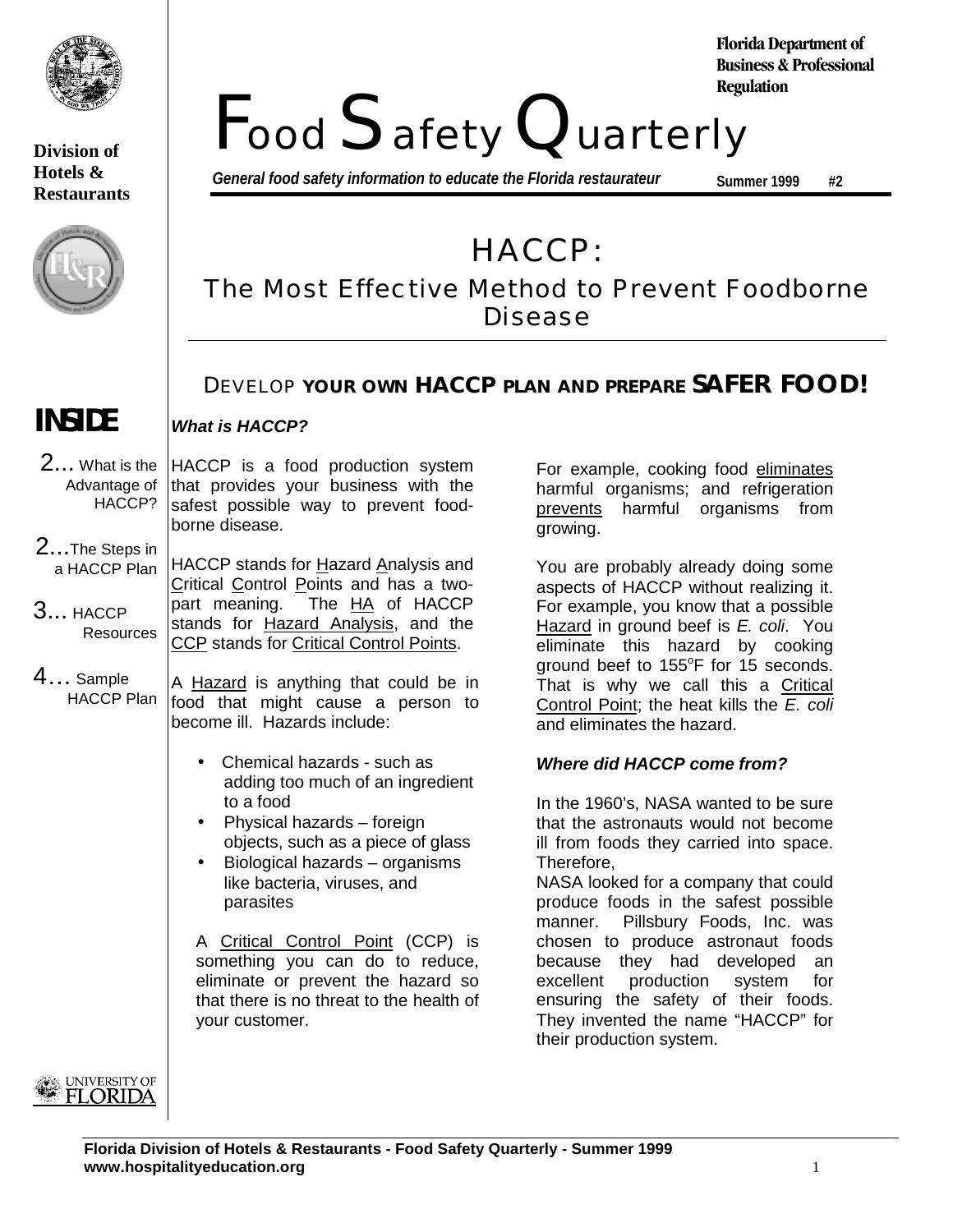### **What is the advantage of HACCP?**

Without using HACCP, there are really only two ways of determining if prepared foods are safe. One way is to test the final food product in a microbiology laboratory. The other is for a consumer to get sick.

Laboratory testing is not feasible for four good reasons: 1) it is very expensive; 2) you use-up much of the food in the tests; 3) test results would not be ready for several days; and 4) only the foods tested would be proven safe, not the untested foods.

Too often an unsafe food is identified only when someone eats it and gets sick. Certainly, this is not the way we want to discover if a food is safe or not.

HACCP avoids these problems by identifying the steps (e.g. cooking, reheating, etc.) where the hazards can be reduced, eliminated or prevented. This reduces the chance the food will cause illness.

## **This is how HACCP works**

Producing foods using a HACCP system allows you to focus on the CCPs that really make a difference in the safety of the food. When you know that the CCPs are being achieved during food preparation, it is unlikely that customers will get sick.

For example, if you insert a thermometer into a cooked chicken to verify that it reaches 165°F, then there is virtually no chance that a biological hazard like salmonella can exist at that point. However, if you do not check the temperature, you will not know if it is safe.

## **The Steps in a HACCP Plan**

There are 7 steps (sometimes called HACCP Principles) involved in developing and carrying out a HACCP plan. These are:

- **Step 1. Identify the Hazards**
- **Step 2. Identify the Critical Control Points**
- **Step 3. Identify the Critical Limits for the CCPs**
- **Step 4. Monitor the CCPs**
- **Step 5. Keep Records of CCP Monitoring**
- **Step 6. Determine Corrective Actions**
- **Step 7. Verify the HACCP Plan**

Let's look at each step, and some real examples.

#### 1. **Identify the Hazards**

The first step in developing a HACCP plan is to look at your food recipes and determine what the Hazards are.

**Example 1 (raw food hazards)**: potential Hazards in raw chicken are dangerous bacteria, like salmonella and campylobacter. There is no easy way for us to tell which chickens have dangerous bacteria and which do not. We must assume that all raw chicken has these harmful bacteria. The way we control (i.e. CCP) this potential Hazard is to cook the product to 165°F for 15 seconds.

**Example 2 (shellfish hazards)**: potential Hazards in shellfish are salmonella and Hepatitis A virus. Like chicken, you cannot look at a shellfish and know which has dangerous germs. The only way to control (i.e. CCP) these potential Hazards is to check that the shellfish have a proper tag, which indicates that they were harvested from safe waters.

**Example 3 (cooked food hazards)**: after you cook food, a potential Hazard is that it might become contaminated with dangerous bacteria on someone's hands, from a sneeze, or by an unclean utensil. The way you control (i.e. CCP) the potential Hazard is to cool it properly, or hot-hold it at 140°F, or reheat it to 165°F.

Let's look at ways that we can identify CCPs to eliminate, reduce or prevent these hazards.

## **2. Identify the Critical Control Points**

A CCP is what you can do to eliminate, reduce or prevent a Hazard. Let's look at some examples.

Eliminating a hazard - Cooking chicken to 165°F kills (ELIMINATES) potentially dangerous bacteria in the chicken, therefore it is a CCP.

Preventing a hazard – storing possibly contaminated foods away from or under ready-toeat food which, prevents dangerous bacteria from infecting the ready-to-eat food, and is a CCP.

Common CCPs that eliminate, reduce or prevent Hazards:

Shellfish tags - checking that raw shellfish containers/sacks are tagged indicating they were harvested from approved waters.

Proper storage  $-$  be sure that ready-to-eat foods are placed above raw animal products to prevent cross-contamination.

• Thawing foods – thawing foods properly so that they are not exposed to temperatures above 41°F for more than 4 hours.

• Cooking – cooking foods to the proper minimum internal temperature

Cooling cooked foods – cooling cooked foods to 70°F within 2 hours, then from 70°F to 41°F within 4 more hours.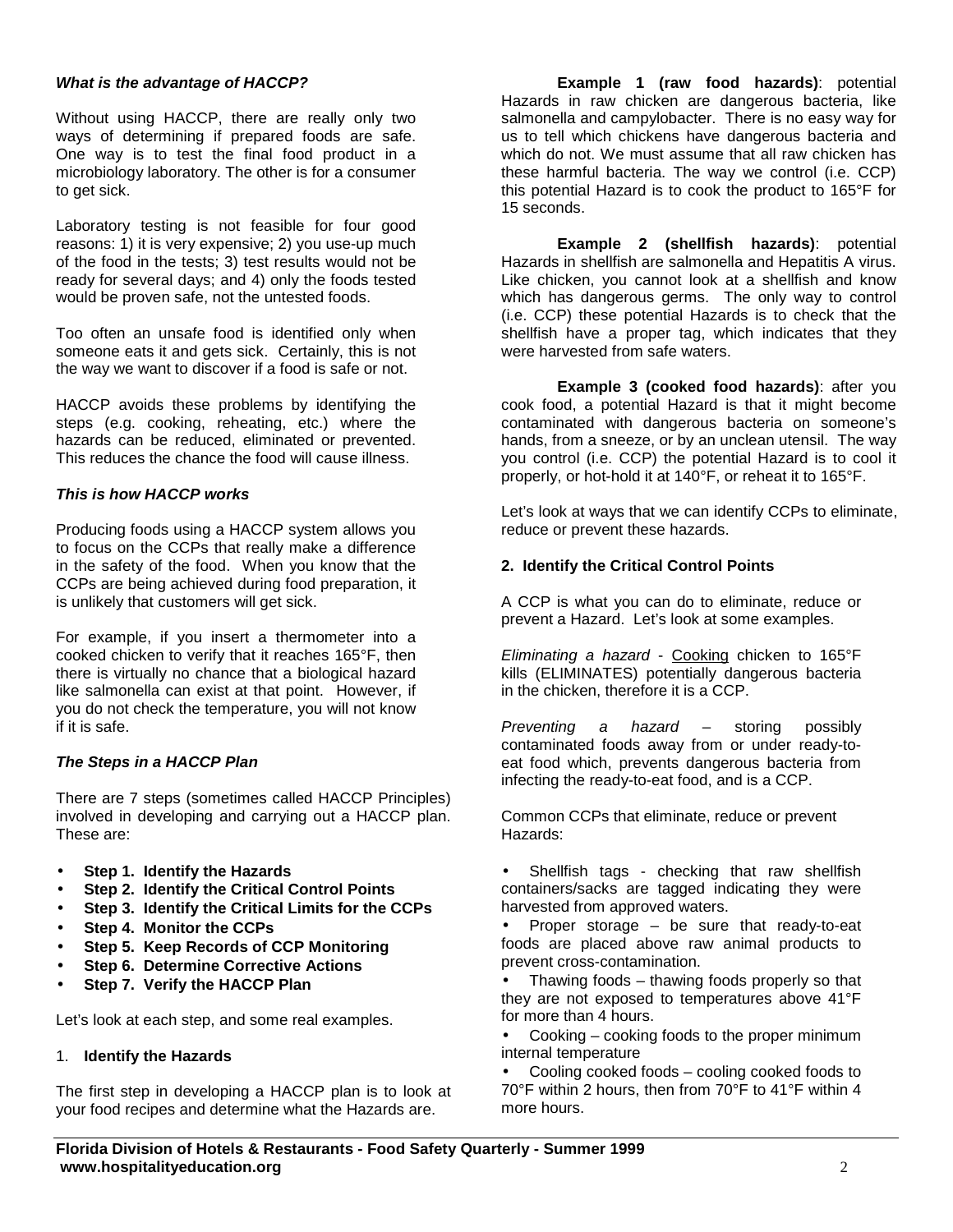• Reheating foods – reheating leftover foods to 165°F to kill bacteria that might have contaminated the product.

Completing this step in your HACCP plan identifies what you can do to eliminate, reduce or prevent hazards that can cause illness in your customer.

## **3. Identify Critical Limits for the CCPs**

The next step in a HACCP plan is to determine the critical limits for each of the CCPs. Nearly all of these are already determined for foodservice operations and are found in the State of Florida and the US Food & Drug Administration Food Codes.

Critical Limits, simply put, are the criteria that we know will eliminate, reduce or prevent the food safety Hazards. Examples of Critical Limits are shown below:

The Critical Limit for eliminating biological Hazards in pork is cooking the food to a minimum internal temperature of 155°F for 15 seconds.

The Critical Limit for preventing bacterial growth on a hot buffet line is to hold the food at a minimum internal temperature of 140°F.

The Critical Limit for preventing bacterial growth when cooling hot foods is to reduce the temperature from 140°F to 70°F within 2 hours, and from 70°F to 41°F within an additional 4 hours.

The Critical Limit for preventing bacterial growth when reheating food is to heat it to a minimum internal temperature of 165°F within 2 hours.

All CCPs have their Critical Limits which must be determined to establish your HACCP plan.

## 4. **Monitor the CCPs**

After you establish the Critical Limits, begin monitoring the CCPs. Examples of monitoring activities include:

- Measuring internal temperatures of:
	- cooked foods
	- refrigerated foods
	- hot-held foods
	- reheated foods
	- cooled foods
- Observing the placement of stored foods

• Monitoring time limits when cooling foods While monitoring, record these Critical Limits so that you can verify that the Hazards have been reduced.

## 5. **Keep Records of CCP Monitoring**

Monitoring CCPs is very important, but so is keeping the records. Records permit you to examine the total

process of safely producing foods, and allow you to see where problems (deviations) might be occurring. Additionally, if your business is ever involved in a suspected foodborne outbreak, you will have the records to validate how you produced the foods.

## **6. Determine the Corrective Actions**

Normally, you prepare food in a safe manner, meaning that you correctly address the Critical Limits for the specific CCPs.

Occasionally, problems can occur that need to be corrected. Therefore, when developing procedures for monitoring the CCPs, it is important to use your experience to anticipate what might go wrong, and how to correct the problem so no foodborne illness occurs.

#### Examples:

- $CCP$  cook ground beef to 155 $\degree$ F internal temperature. Corrective Action – if the temperature does not reach 155°F, continue cooking.
- CCP reheat food to 165°F within 2 hours. Corrective action – if temperature does not reach 165°F, continue heating. If it does not reach 165°F within 2 hours, discard the food item.

## **7. Verify the HACCP Plan is Working**

At least once a year verify that your HACCP system is working satisfactorily. This normally involves an examination of your HACCP plan by your HACCP team or a consultant, to see that all of the components (e.g. CCPs, Critical Limits, Recording Keeping) are working properly.

#### **Want to know more about HACCP, try these resources...**

**Hospitality Education Program 1-800-704-1076** <http://www.state.fl.us/dbpr/html/hr/hep/hep1.html>

#### **US Food & Drug Administration**

<http://vm.cfsan.fda.gov/~dms/fcannex5.html>

#### **US Department of Agriculture**

<http://www.fsis.usda.gov/OA/haccp/imphaccp.htm>

http://www.hospitalityeducation.org **Division of Hotels & Restaurants**

**DBPR Food Safety Quarterly is published by the University of Florida and the Florida Department of Business and Professional Regulation, 1940 North Monroe Street Tallahassee, FL 32399-0750 Phone: 850-488-9263, 800-749-6368**